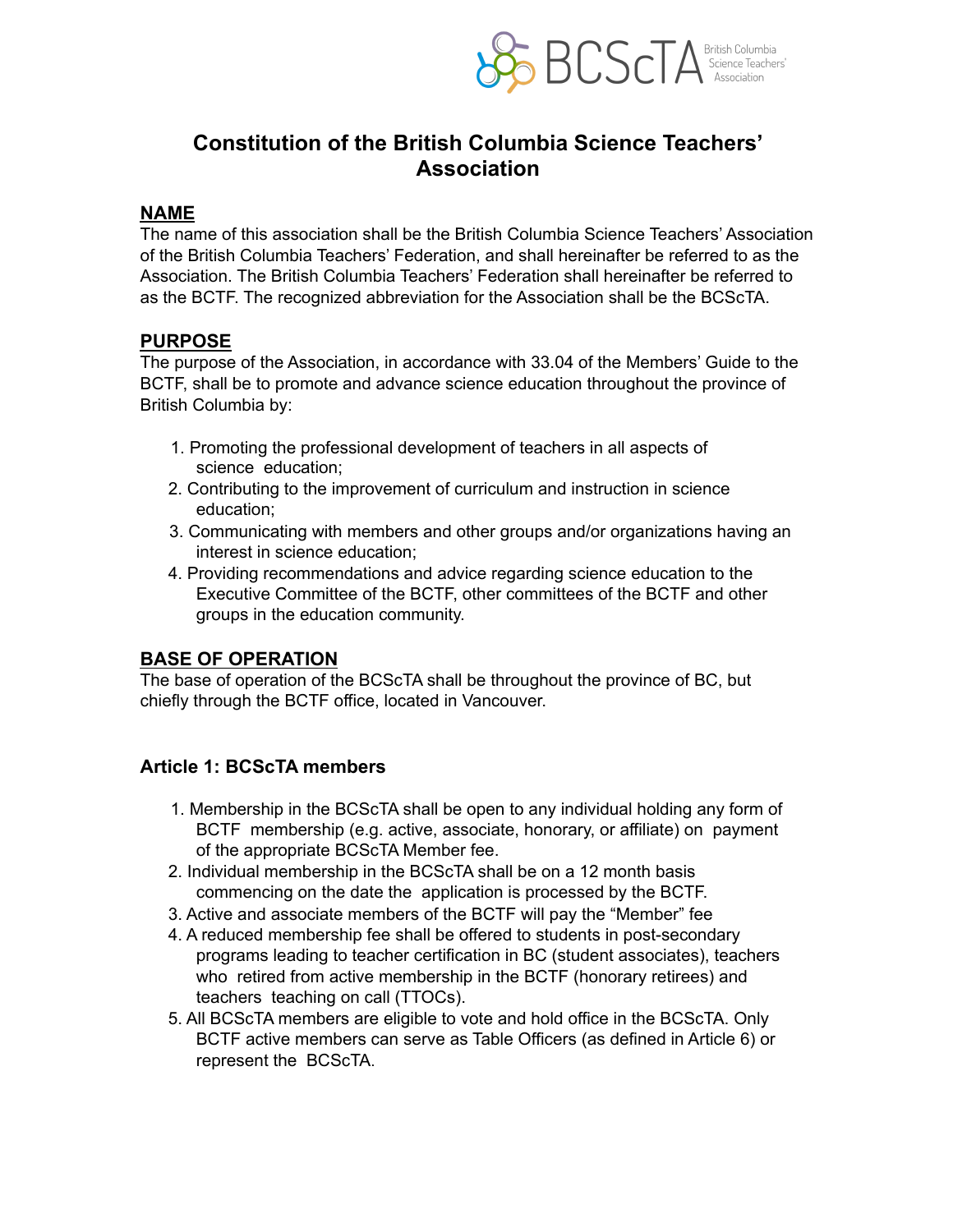### **Article 2: BCScTA subscribers**

1. An institution or person who does not hold any form of BCTF membership can become a subscriber to the BCScTA on payment of the "Subscriber" fee.

2. The subscription year shall be for 12 consecutive lists months from the date the application is processed by the BCTF.

3. Subscribers are not eligible to vote, hold office, or represent the BCScTA.

#### **Article 3: Honorary life members**

- 1. Honorary life membership in the BCScTA may be conferred by the Annual General Meeting of the BCScTA and reviewed annually by the Executive.
- 2. An honorary life member's eligibility to vote and hold office will depend on the member's current BCTF membership status.

#### **Article 4: Removal of Membership**

- 1. Removal from the membership roll of any member (in any category) whose actions are against the best interest of the BCScTA shall require at least two thirds (2/3) affirmative vote by the executive. Prior to action concerning removal, the member must be given an opportunity for a hearing before the Executive.
- 2. Any member who is removed from the membership may appeal to an Annual General Meeting of members. The decision at any such Annual General Meeting shall be binding.

### **Article 5 – Member Fees**

Changes to all annual/membership fees shall be established by resolution at an annual general meeting. The current fees of the Association are: BCTF member - \$35; Student/Retired/TTOC - \$10; Subscription - \$60.00

#### **Article 6 – Officers and Executive**

- 1. The officers of the BCScTA shall constitute the Executive committee, hereinafter referred to as the Executive.
- 2. Officers of the Executive shall be members of the Association.
- 3. The Executive of the Association shall include the president, the past-president, the first vice-president, the second vice-president, the secretary, the treasurer, the communications manager and up to seven members-at-large.
- 4. The Table Officers of the Association shall include the president, the pastpresident, the first vice-president, the second vice-president, the secretary, the treasurer, and the communications manager
- 5. The Table Officers of the Association shall be active members of the BCTF.

6. Table Officers must have been a Member At Large for 1 term except for under Article 7.2.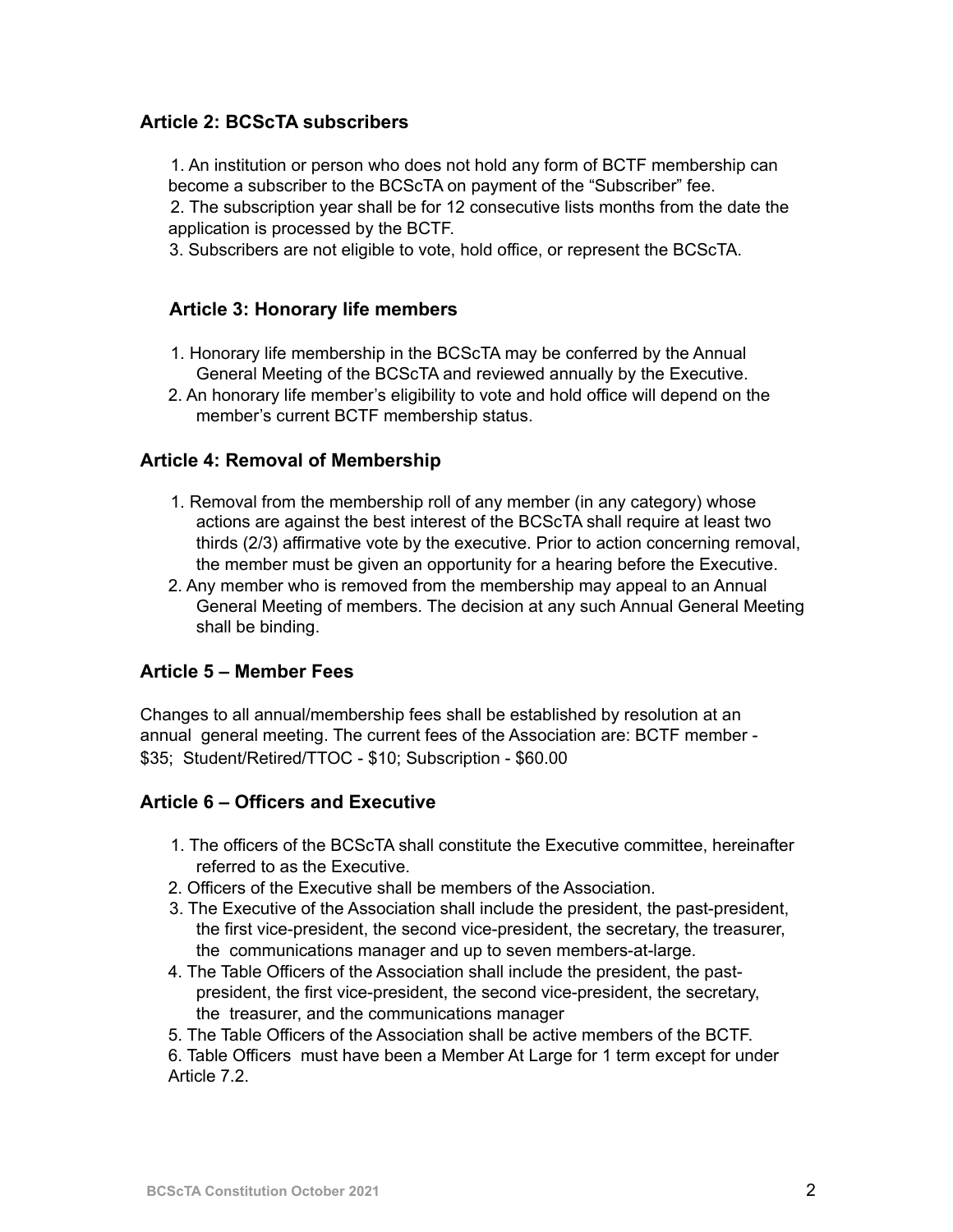# **Article 7 – Term of Office**

- 1. The Term of office for all Executive officers shall be two years and shall begin on November 1st, following the AGM
- 2. In the event of a vacancy in the Executive, the Executive may appoint a member to fill the vacancy for one year or until the next election.

### **Article 8 – Committees**

- 1. Committees may be appointed by the Executive, from among the members of the Association, who shall be responsible to the Executive.
- 2. The structure, membership and function of each committee shall be defined by the committee chairperson in consultation with the Executive.

### **Article 9 – Duties**

- 1. The President shall:
	- a. Be the presiding officer of the Association and shall also be a member, ex officio, of all committees of the association;
	- b. Have general supervision of all matters and affairs of the Association;

c. Vote or abstain as he/she sees fit at any meeting of the Association but his/her vote shall not be construed as a "tie-breaking" vote;

- d. Ensure that each committee has a chairperson;
- e. Represent the Association at PSA Council or appoint, from the Executive, a BCTF approved substitute;
- f. Maintain knowledge of the Association finances;
- g. Be one of the signing officers for the Association account at the BCTF;
- h. Certify any reimbursements payable to the Treasurer;

i. Call, prepare agendas for, and chair Executive meetings or appoint a representative from the Executive to act on their behalf;

j. Prepare materials and the agenda for the Annual General Meeting;

k. Prepare and submit to the BCTF, by the deadline, the annual PSA Per Capita Grant application.

- 2. The Past President shall:
	- a. Chair the Annual General Meeting (if available);
	- b. Provide advice to the President and Executive Committee;
	- c. Assist other committees, officers and members of the Association as the need arises.
- 3. The First Vice-President and Second Vice-President shall:

a. Perform the duties of the President in the case of his/her absence or disability; b. Share some of the duties and responsibilities of the President under his/her direction;

c. Assist other committees, officers and members of the Association as the need arises.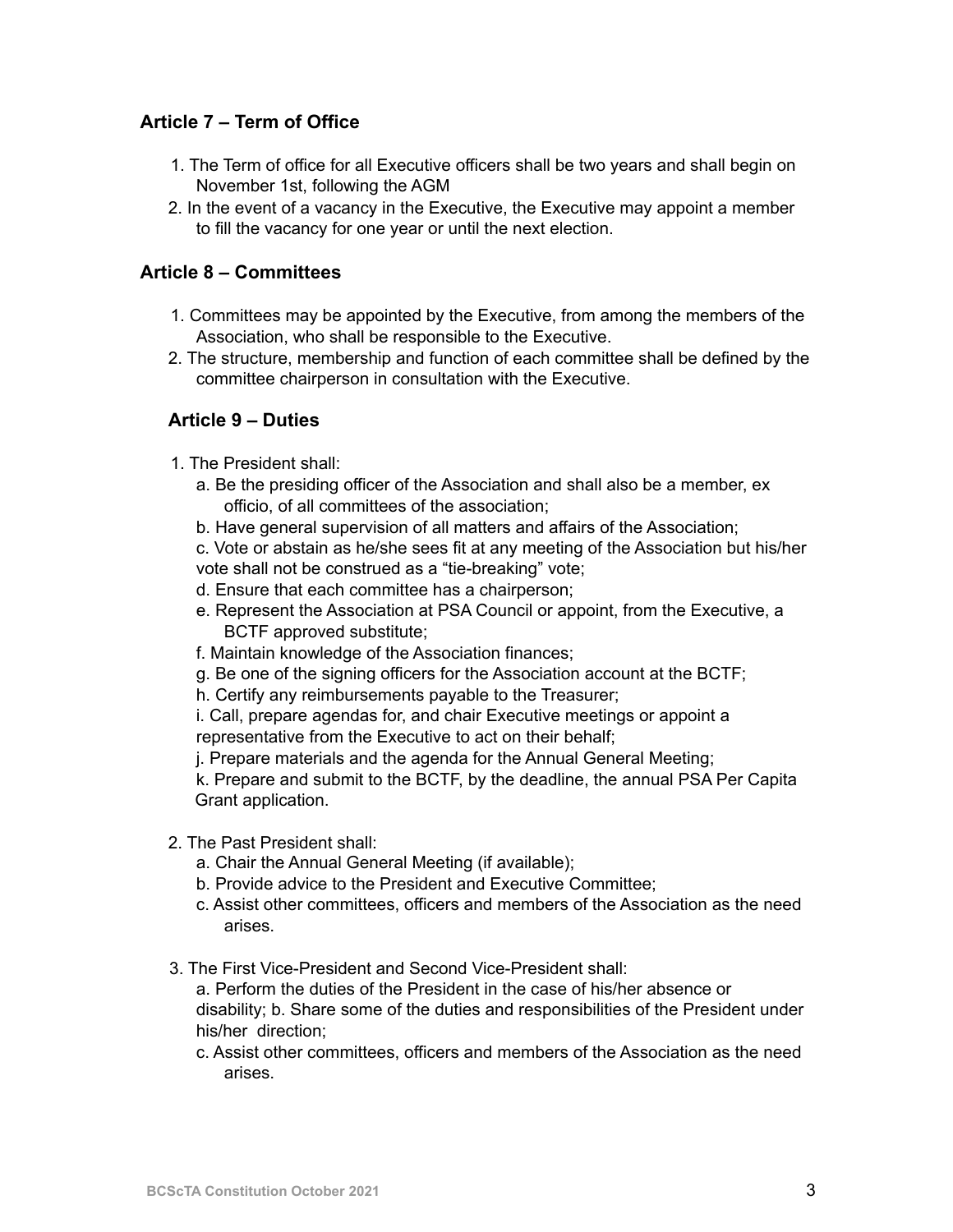- 4. The Secretary shall:
	- a. Prepare and preserve an accurate record of all executive meetings, general meetings and the Annual General Meeting of the Association;
	- b. Receive, file and prepare correspondence of the Executive;
	- c. Maintain a collection of Association archival documents.
- 5. The Treasurer shall:
	- a. Keep a record of all properties of the Association;
	- b. Have the care and custody of all monies of the Association; shall deposit same and disburse and dispose of same at the order of the Executive;
	- c. Approve payments for the Association consistent with budgets and Executive decisions;
	- d. Attend promptly to payments and deposits of the Association;
	- e. Be one of the signing officers of the Association account at the BCTF;
	- f. Monitor and verify the monthly account statements from the BCTF and submit to Executive during meetings;
	- g. Keep a proper set of books and exhibit same to the Executive or to a General Meeting of the Association when so required;

h. In consultation with the Executive, prepare and present a budget of anticipated revenues and expenses to the first Executive meeting of the school year; i. Submit to the Annual General Meeting and to the BCTF, a report of the accounts and financial condition of the Association, including a detailed statement or receipts and expenditures;

j. Be prepared to submit an interim financial report at each regular meeting of the Executive, including for approval, a list of projected major expenditures; and

k. Maintain archival financial documents for the legally required time and properly dispose of the same after said time.

- l. Work in close consultation with the conference registrar to ensure compliance with BCTF policy.
- 6. The Communications Manager shall:
	- a. Facilitate and edit any association publication, including on social media;
	- b. In consultation with the Executive, maintain a statement of editorial policy for any Association's publications;
	- c. Report to each regular meeting of the Executive;
	- Keep list of members
	- d. Consult with the web master regarding content of the website.
- 7. A Member-at-Large:

a. May be appointed by the Executive to serve as chairperson of a committee; b. Shall assist other officers and members by carrying out the activities of the Association.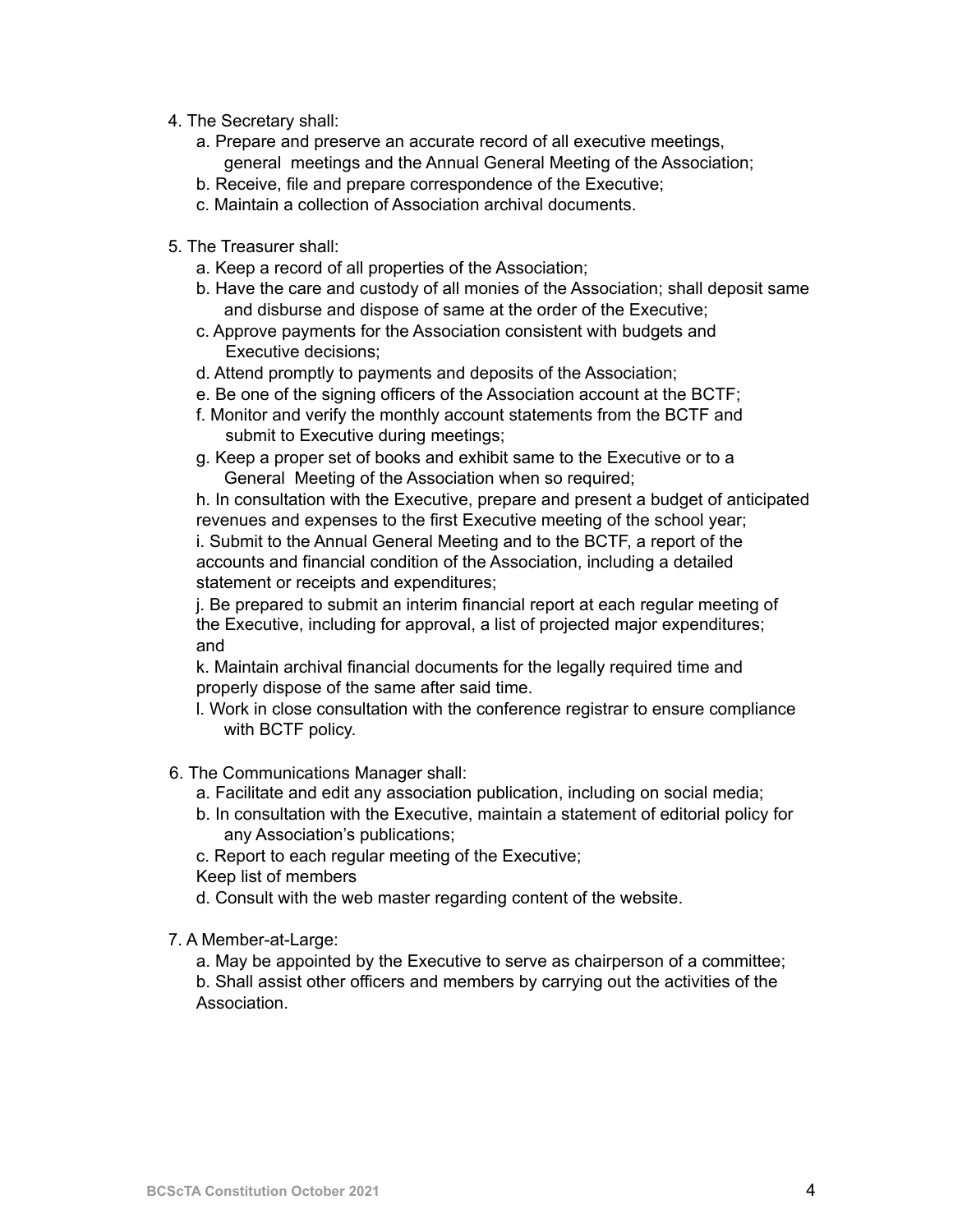### **Article 10 – Meetings**

- 1. The Annual General Meeting of the Association shall be held at a time and place designated by the Executive. All Association members shall be notified at least two weeks in advance of the Annual General Meeting.
- 2. Other general meetings of the Association shall be held from time to time as determined by the Executive.
- 3. The Executive shall meet at least 5 times per year as determined by the President in consultation with the Executive Officers. Notice of such meetings shall be circulated via email at least two weeks prior to the meeting. These meetings may be held either face to face or electronically.
- 4. Committee meetings shall be held as the need arises.

# **Article 11 – Quorum**

- 1. Fifteen BCScTA members shall constitute a quorum for any general meeting.
- 2. Six members shall constitute a quorum of any Executive meeting.

### **Article 12 – Voting and Elections**

1. Voting at all meetings shall be by current members of the Association.

2. Voting shall be by a show of hands, or at online meetings by yea or nay, except when a ballot is demanded by one third of the members present.

3. Requests for nominations to Executive positions shall be accepted from the floor at the Annual General Meeting.

4. Elections for all contested Executive positions shall be conducted by secret ballot at the Annual General Meeting.

### **Article 13 – Local Chapters**

1. The Executive shall establish regulations governing the formation of local chapters of the Association in accordance with BCTF Policy.

2. The Executive shall grant official recognition of duly constituted local chapters of the Association.

# **Article 14 – Finance**

- 1. All monies received by the Treasurer must be deposited promptly to the credit of the Association, with the BCTF Accounting Office.
- 2. The signing Officers on the Association's BCTF account shall be the President and the Treasurer.
- 3. All major expenditures over \$700 (not previously budgeted) must be approved in advance by the Executive of the Association.